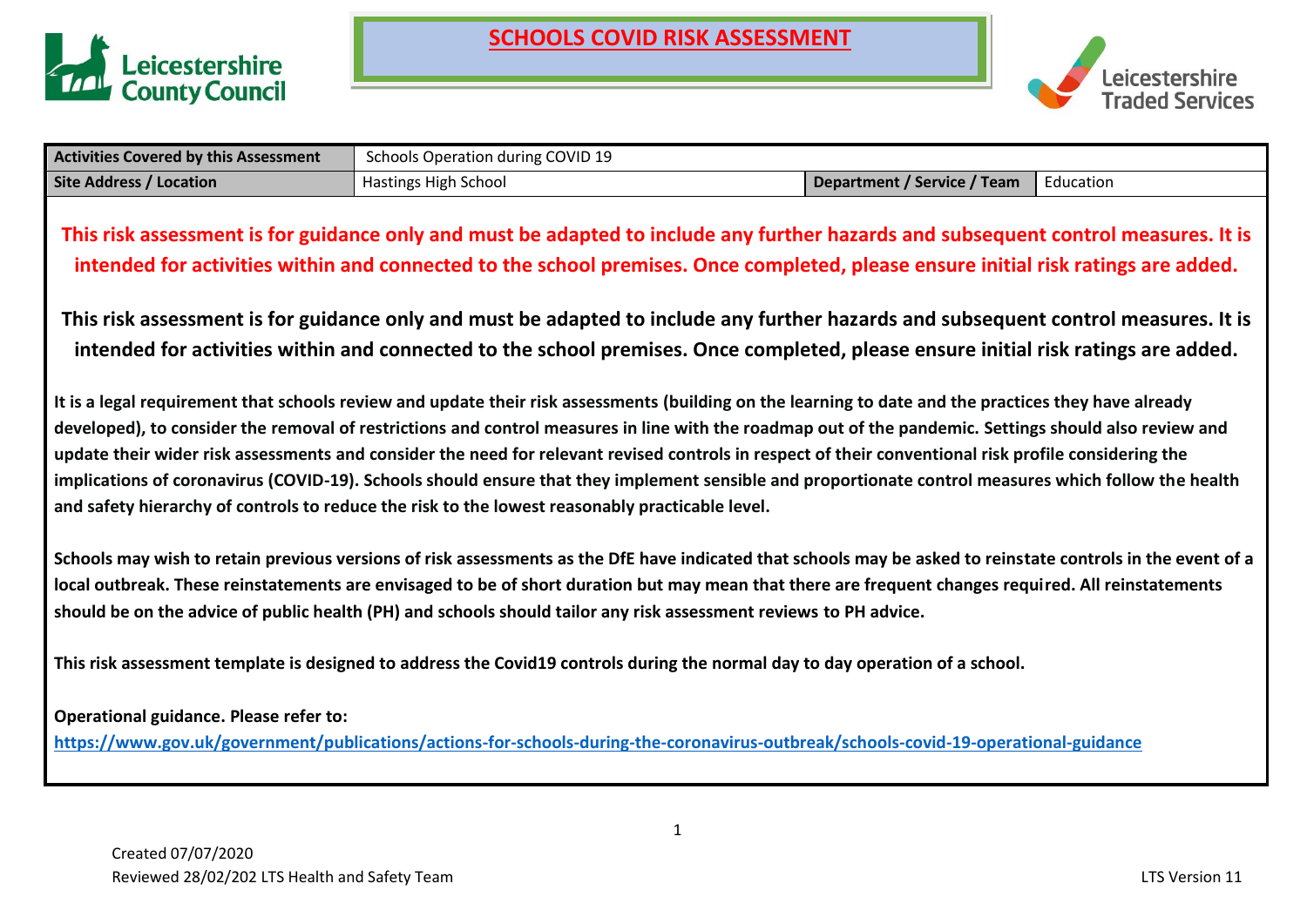



**If due to staff absence it is necessary to merge classes, please ensure the fire occupancy of classrooms are not exceeded.**

**Isolation and Contact Tracing:**

Please follow the guidance here:

**<https://www.gov.uk/government/publications/covid-19-people-with-covid-19-and-their-contacts/covid-19-people-with-covid-19-and-their-contacts>**

**From 1 April:**

The Government will remove the health and safety requirement for every employer to explicitly consider COVID-19 in their risk assessments. In alignment with current Government guidance this risk assessment template will be archived on April 1<sup>st</sup>, 2022. No further updates of this risk assessment will be issued After April 1st 2022.

The guidance above can be found in paragraph 60 in the link below:

[https://assets.publishing.service.gov.uk/government/uploads/system/uploads/attachment\\_data/file/1056229/COVID-19\\_Response\\_-\\_Living\\_with\\_COVID-](https://assets.publishing.service.gov.uk/government/uploads/system/uploads/attachment_data/file/1056229/COVID-19_Response_-_Living_with_COVID-19.pdf)[19.pdf](https://assets.publishing.service.gov.uk/government/uploads/system/uploads/attachment_data/file/1056229/COVID-19_Response_-_Living_with_COVID-19.pdf)

**Adequate ventilation, cleaning, hand washing, and respiratory hygiene will still be required after 1st April 2022.**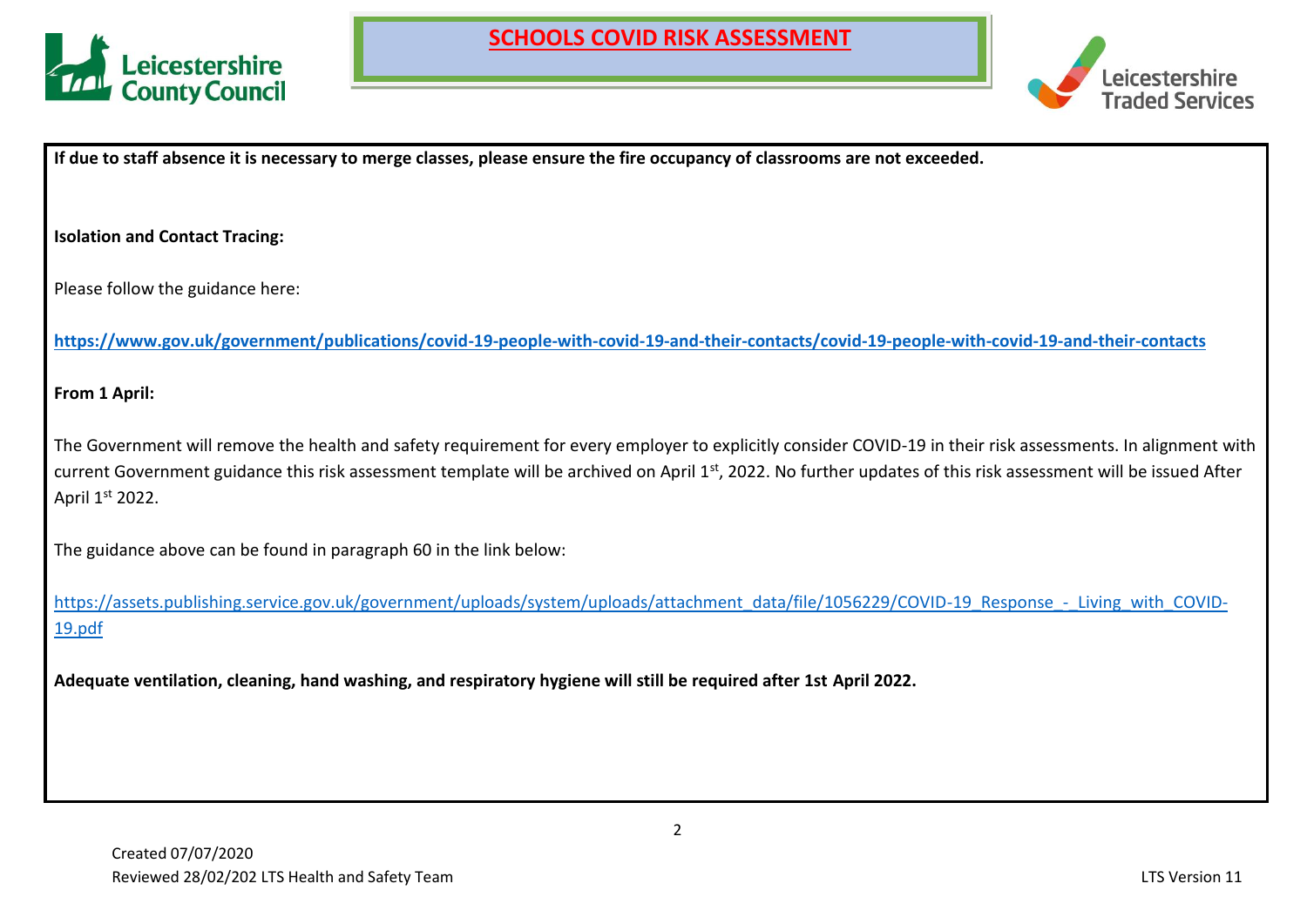



| <b>Hazard</b><br>(Something with a                                  | Who might be                                                                                                                  |                                                                                                                                                                                                                                                                                                                                                                                                                                                                                                                                                                       | <b>Initial Risk</b><br><b>Rating</b><br>$(S \times L)$<br><b>Existing Controls</b> |            |                | <b>Further Controls Required</b>                                      | <b>Final Risk</b><br><b>Rating</b><br>$(S \times L)$ |            |                | <b>Action Required</b> |                            |      |
|---------------------------------------------------------------------|-------------------------------------------------------------------------------------------------------------------------------|-----------------------------------------------------------------------------------------------------------------------------------------------------------------------------------------------------------------------------------------------------------------------------------------------------------------------------------------------------------------------------------------------------------------------------------------------------------------------------------------------------------------------------------------------------------------------|------------------------------------------------------------------------------------|------------|----------------|-----------------------------------------------------------------------|------------------------------------------------------|------------|----------------|------------------------|----------------------------|------|
| potential to cause<br>harm)                                         | <b>Harmed &amp; How?</b>                                                                                                      | (Consider Hierarchy of Control)                                                                                                                                                                                                                                                                                                                                                                                                                                                                                                                                       | Severity                                                                           | Likelihood | Rating<br>Risk | (Consider Hierarchy of<br>Control)                                    | Severity                                             | Likelihood | Rating<br>Risk | Who<br>(Initial)       | Date<br>By:<br>$(-/-/-/-)$ | Done |
| <b>Coming into</b><br>contact with<br>individuals who<br>are unwell | Staff, pupils,<br>visitors and<br>contractors.<br>Reduced infection<br>control which<br>may result in<br>spread of<br>COVID19 | Staff, pupils, visitors and<br>$\bullet$<br>contractors do not come into the<br>school if they have the main<br>COVID19 symptoms.<br>Anyone developing the main<br>COVID19 symptoms is sent home.<br>Persons who have the main<br>symptoms or a positive test result<br>will isolate for 5 days and can<br>return to school following 2<br>negative lateral flow tests taken<br>24 hours apart. A LFT can be taken<br>on day 5 and then another 24<br>hours later to end the isolation<br>period if they are both negative.<br><b>NOTE:</b> Self isolation should not | н                                                                                  |            | M              | Follow advice from PH<br>$\bullet$<br>concerning return to<br>school. |                                                      |            |                |                        |                            |      |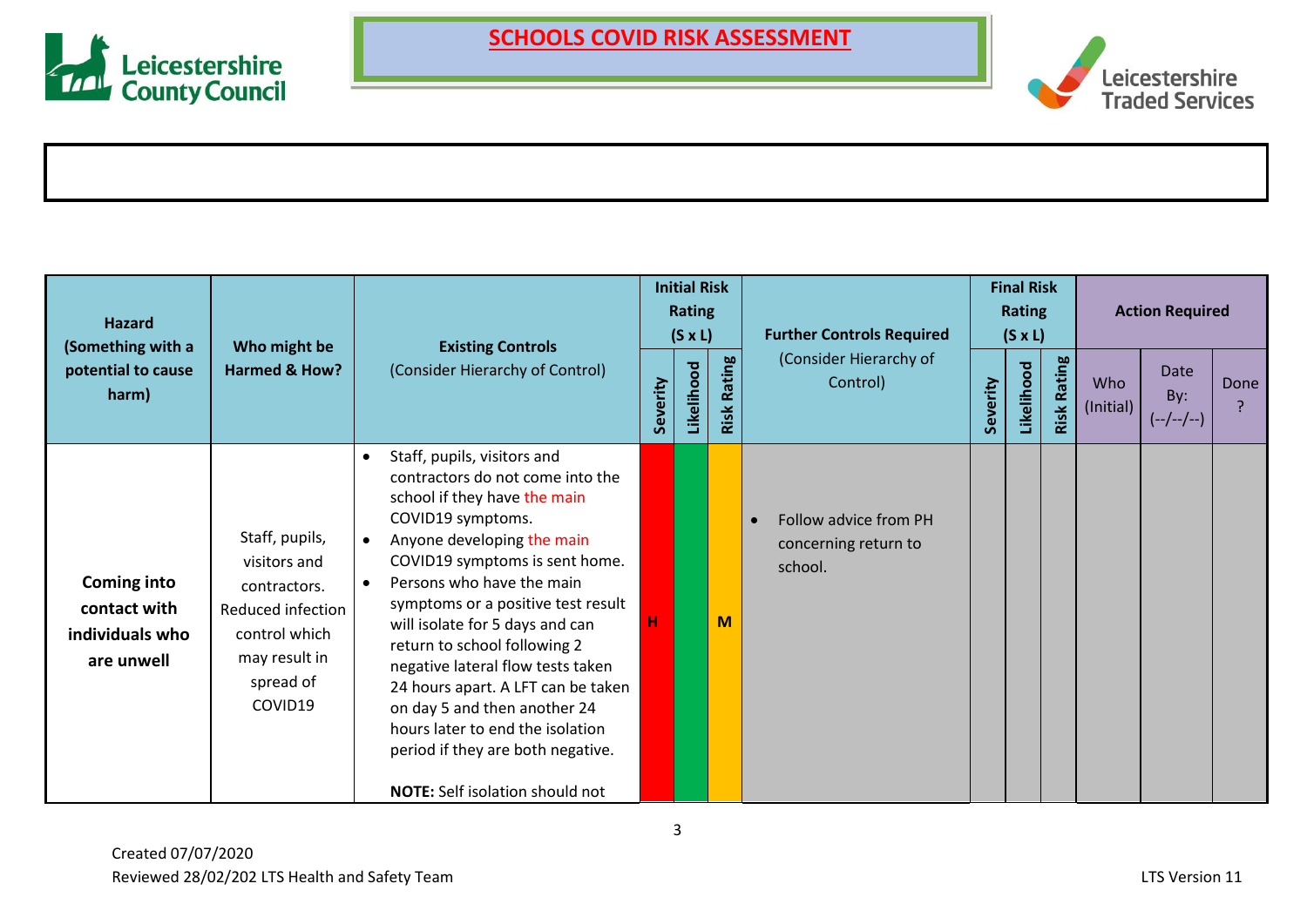



|                                                                             |                                                                                                                               | end if the person has a high<br>temperature see this link:<br>https://www.gov.uk/government/<br>publications/covid-19-people-<br>with-covid-19-and-their-<br>contacts/covid-19-people-with-<br>covid-19-and-their-contacts                                                                                                                                                                                                                                                                                                                                                                                                                                                                                      |   |   |   |  |  |  |
|-----------------------------------------------------------------------------|-------------------------------------------------------------------------------------------------------------------------------|-----------------------------------------------------------------------------------------------------------------------------------------------------------------------------------------------------------------------------------------------------------------------------------------------------------------------------------------------------------------------------------------------------------------------------------------------------------------------------------------------------------------------------------------------------------------------------------------------------------------------------------------------------------------------------------------------------------------|---|---|---|--|--|--|
| A pupil shows the<br>main symptoms of<br><b>COVID19 whilst in</b><br>school | Staff, pupils,<br>visitors and<br>contractors.<br>Reduced infection<br>control which<br>may result in<br>spread of<br>COVID19 | A pupil awaiting to be collected, is<br>moved, if possible, to a room<br>where they can be isolated behind<br>a closed door (depending on the<br>age and needs of the pupil) with<br>appropriate adult supervision if<br>required.<br>Windows are opened for<br>ventilation.<br>PPE is worn by staff caring for the<br>pupil while they await collection if<br>a distance of 1+ metres cannot be<br>maintained.<br>The area around the pupil with<br>symptoms is cleaned and<br>disinfected after they have left.<br>(See cleaning hazard)<br>Everyone washes their hands<br>thoroughly for 20 seconds with<br>soap and running water or use<br>hand sanitiser after any contact<br>with someone who is unwell. | Й | M | н |  |  |  |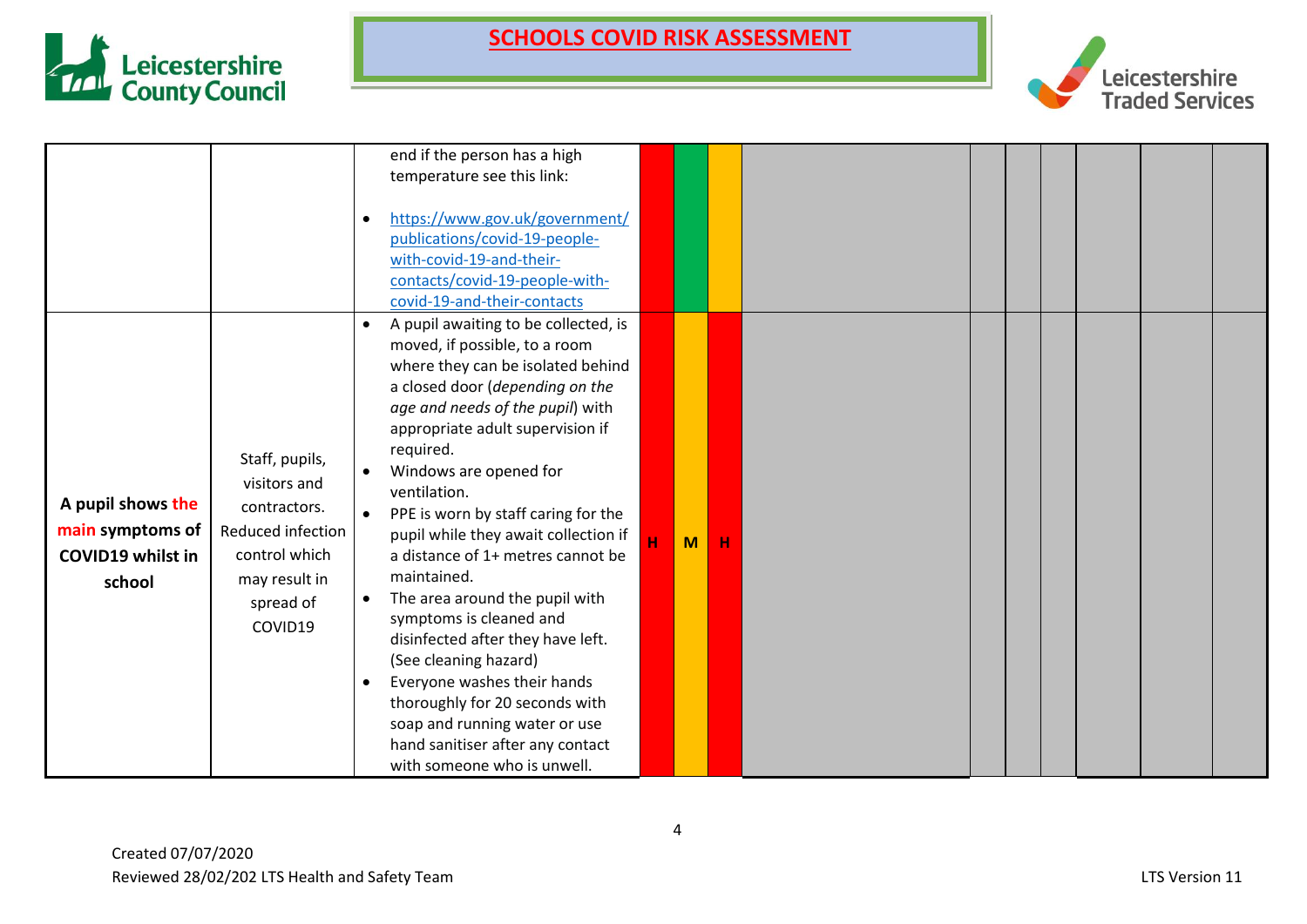



| <b>Insufficient</b> | Reduced infection   • |           | A detailed cleaning schedule will                                |   |   |                            |  |  |  |
|---------------------|-----------------------|-----------|------------------------------------------------------------------|---|---|----------------------------|--|--|--|
| <b>Cleaning</b>     | control which         |           | be implemented throughout the                                    |   |   | <b>Consider increasing</b> |  |  |  |
|                     | may result in         |           | site, ensuring that contact points,                              |   |   | hours of cleaning          |  |  |  |
|                     | spread of             |           | e.g. worksurfaces, door handles,<br>taps etc. are all thoroughly |   |   | staff/increasing the       |  |  |  |
|                     | COVID19               |           | cleaned and disinfected regularly.                               |   |   | number of cleaning         |  |  |  |
|                     |                       |           | A record of each cleaning /                                      |   |   | staff assist in            |  |  |  |
|                     |                       |           | disinfecting activity is recorded to                             |   |   | enhancing the              |  |  |  |
|                     |                       |           | include what has been cleaned, by                                |   |   | cleaning regime.           |  |  |  |
|                     |                       |           | who, when and how.                                               |   |   |                            |  |  |  |
|                     |                       |           | Hard surfaces are cleaned with                                   |   |   |                            |  |  |  |
|                     |                       |           | soap and water/standard                                          |   |   |                            |  |  |  |
|                     |                       |           | detergent prior to disinfecting.                                 |   |   |                            |  |  |  |
|                     |                       | $\bullet$ | Hard surfaces to be cleaned with                                 |   |   |                            |  |  |  |
|                     |                       |           | soap and water prior to                                          | н | M |                            |  |  |  |
|                     |                       | $\bullet$ | disinfecting.<br>Disinfecting should be performed                |   |   |                            |  |  |  |
|                     |                       |           | using either a combined detergent                                |   |   |                            |  |  |  |
|                     |                       |           | disinfectant solution at a dilution                              |   |   |                            |  |  |  |
|                     |                       |           | of 1000 parts per million (ppm)                                  |   |   |                            |  |  |  |
|                     |                       |           | available chlorine (av.cl.) or a                                 |   |   |                            |  |  |  |
|                     |                       |           | household detergent followed by                                  |   |   |                            |  |  |  |
|                     |                       |           | a disinfectant solution at a dilution                            |   |   |                            |  |  |  |
|                     |                       |           | of 1000 parts per million (ppm)                                  |   |   |                            |  |  |  |
|                     |                       |           | available chlorine (av.cl.) the                                  |   |   |                            |  |  |  |
|                     |                       |           | googles and visor will be rinsed                                 |   |   |                            |  |  |  |
|                     |                       |           | with clean water after being<br>disinfected.                     |   |   |                            |  |  |  |
|                     |                       | $\bullet$ | Extra attention is to be given to                                |   |   |                            |  |  |  |
|                     |                       |           | frequently touched areas and                                     |   |   |                            |  |  |  |
|                     |                       |           | surfaces, e.g. doors, toilets, door                              |   |   |                            |  |  |  |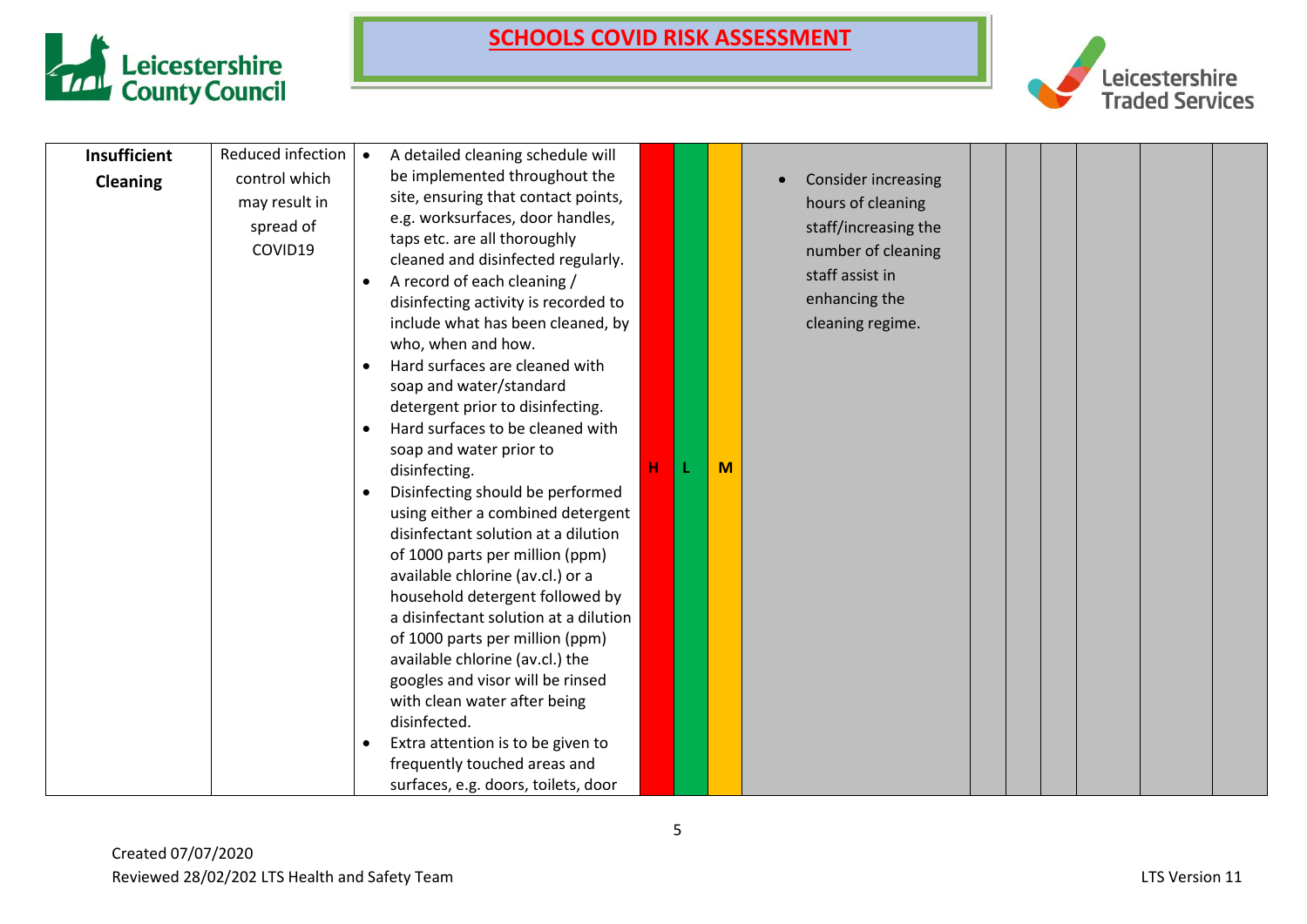



|           | handles, phones, light switches      |  |  |  |  |  |
|-----------|--------------------------------------|--|--|--|--|--|
|           | and door fobs, etc. at least twice a |  |  |  |  |  |
|           | day with one of those times being    |  |  |  |  |  |
|           | either at the start or end of the    |  |  |  |  |  |
|           | day. Refer to the school's cleaning  |  |  |  |  |  |
|           | risk management matrix for           |  |  |  |  |  |
|           | further details.                     |  |  |  |  |  |
|           | NOTE: The school's cleaning risk     |  |  |  |  |  |
|           | management matrix should align       |  |  |  |  |  |
|           | with the schools cleaning plan and   |  |  |  |  |  |
|           | cleaning record.                     |  |  |  |  |  |
| $\bullet$ | Hand towels and hand wash are to     |  |  |  |  |  |
|           | be checked and replaced as           |  |  |  |  |  |
|           | needed by the Premises Officer       |  |  |  |  |  |
|           | and cleaning staff.                  |  |  |  |  |  |
| $\bullet$ | Enhance the cleaning regimes for     |  |  |  |  |  |
|           | toilet facilities, particularly door |  |  |  |  |  |
|           | handles, locks and the toilet flush, |  |  |  |  |  |
|           | etc.                                 |  |  |  |  |  |
| $\bullet$ | Only cleaning products supplied      |  |  |  |  |  |
|           | by the school are to be used. Staff  |  |  |  |  |  |
|           | are told not to bring cleaning       |  |  |  |  |  |
|           | products from home.                  |  |  |  |  |  |
| $\bullet$ | Please refer to the school's COSHH   |  |  |  |  |  |
|           | risk assessments for further         |  |  |  |  |  |
|           | control measures in relation to      |  |  |  |  |  |
|           | cleaning chemicals used.             |  |  |  |  |  |
| $\bullet$ | PPE required for cleaning will be    |  |  |  |  |  |
|           | noted in the outcome of the          |  |  |  |  |  |
|           | <b>COSHH risk assessments</b>        |  |  |  |  |  |
|           | conducted for cleaning chemicals     |  |  |  |  |  |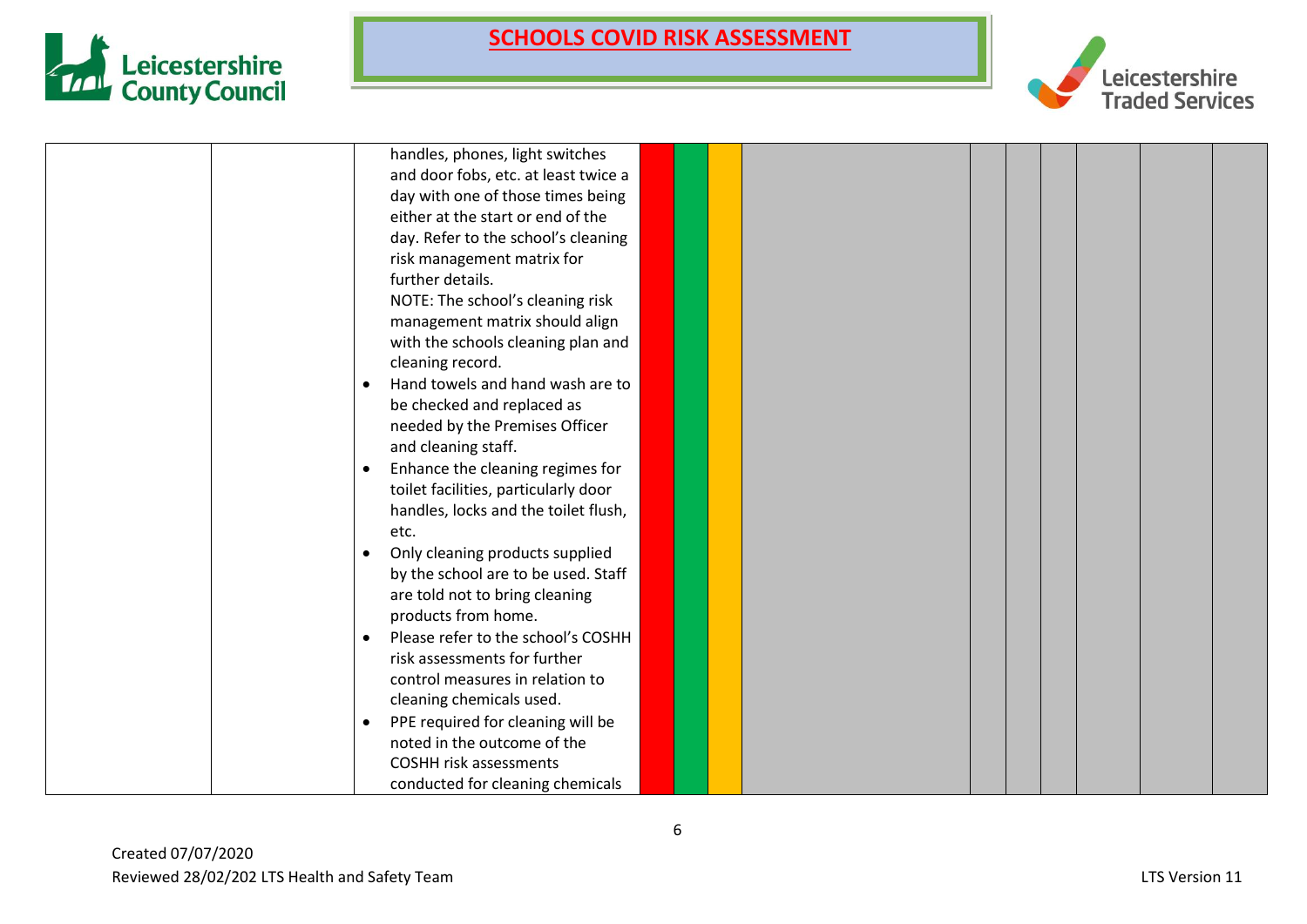



|                                                                                                             |                                                                                                                                                                                                                                      |                        | used.<br>Bin liners are used in all bins and<br>bins are emptied into the external<br>waste bin/skip regularly.<br>Random monitoring spot checks<br>are made by the Site Manager to<br>confirm cleaning activities are<br>being completed. This will be<br>formally documented on the<br>cleaning record.                                                                                                                                                                                                                                                                                         |   |    |              |                                                                                                                                                                                                                                                         |  |  |  |
|-------------------------------------------------------------------------------------------------------------|--------------------------------------------------------------------------------------------------------------------------------------------------------------------------------------------------------------------------------------|------------------------|---------------------------------------------------------------------------------------------------------------------------------------------------------------------------------------------------------------------------------------------------------------------------------------------------------------------------------------------------------------------------------------------------------------------------------------------------------------------------------------------------------------------------------------------------------------------------------------------------|---|----|--------------|---------------------------------------------------------------------------------------------------------------------------------------------------------------------------------------------------------------------------------------------------------|--|--|--|
| <b>Poor Ventilation /</b><br><b>Lack of Ventilation</b><br><b>Thermal</b><br>Discomfort in<br>colder months | Staff, pupils,<br>visitors,<br>contractors.<br>Reduced infection<br>control which<br>may result in<br>spread of<br>COVID19.<br>COVID-19<br>transmitting<br>through<br>mechanical<br>ventilation ducts<br>that link between<br>rooms. | $\bullet$<br>$\bullet$ | Natural ventilation is provided by<br>opening windows. In cooler<br>weather windows will be opened<br>just enough to provide constant<br>background ventilation.<br>Windows should be opened more<br>fully during breaks to purge the air<br>in the space.<br>Parents will be informed that the<br>uniform policy has been relaxed to<br>allow for pupils to wear warm<br>clothing such as a jumper or jacket<br>in colder months.<br>Advice to inform the control<br>measures for mechanical<br>ventilation systems has been<br>sought from the school's HVAC<br>engineer (Envtec Services Ltd.) | H | L. | $\mathbf{M}$ | Consider using CO2 monitors<br>to check air quality in poorly<br>ventilated rooms. When the<br>monitor indicates open<br>windows and doors till<br>monitor returns to normal.<br>See CO2 Monitoring<br>Information and Guidance for<br>further details. |  |  |  |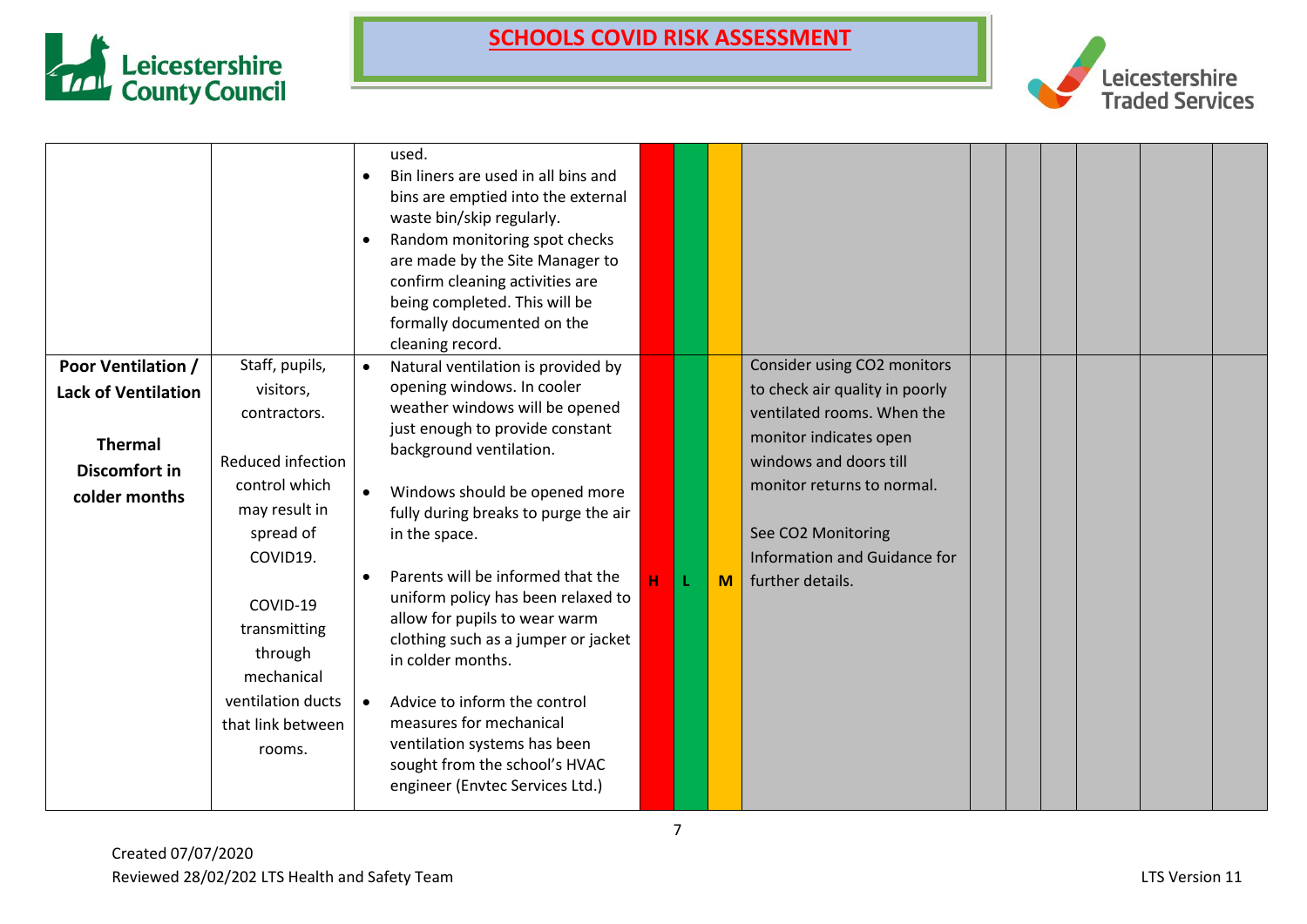



|                                           |                                                                             | Natural ventilation is provided by<br>$\bullet$<br>opening external doors where this<br>would not create a safeguarding<br>and/or fire risk.<br>Furniture can been re-arranged<br>$\bullet$<br>where possible to avoid direct<br>drafts. This may prove to be<br>difficult where class sizes are<br>large.<br>Heating will be used and adjusted<br>$\bullet$ |             |   |   |  |  |  |
|-------------------------------------------|-----------------------------------------------------------------------------|--------------------------------------------------------------------------------------------------------------------------------------------------------------------------------------------------------------------------------------------------------------------------------------------------------------------------------------------------------------|-------------|---|---|--|--|--|
|                                           |                                                                             | as necessary in occupied spaces to<br>help to ensure thermal comfort<br>levels are maintained.                                                                                                                                                                                                                                                               |             |   |   |  |  |  |
| <b>Poor Hand Hygiene</b>                  | Reduced infection<br>control which<br>may result in<br>spread of<br>COVID19 | Pupils and staff to wash their<br>$\bullet$<br>hands with soap and water for at<br>least 20 seconds (or use hand<br>sanitiser) on arrival at school,<br>before eating and after breaks.<br>Hand sanitiser available<br>$\bullet$<br>throughout the school.<br>Soap dispensers are checked and<br>$\bullet$<br>topped up daily if required.                   | $\mathbf H$ | L | M |  |  |  |
| <b>Poor Respiratory</b><br><b>Hygiene</b> | Reduced infection   •<br>control which<br>may result in<br>spread of        | Tissues provided in every<br>classroom.<br>Lidded bins provided in all<br>classrooms and in communal<br>areas.                                                                                                                                                                                                                                               | н           | L | M |  |  |  |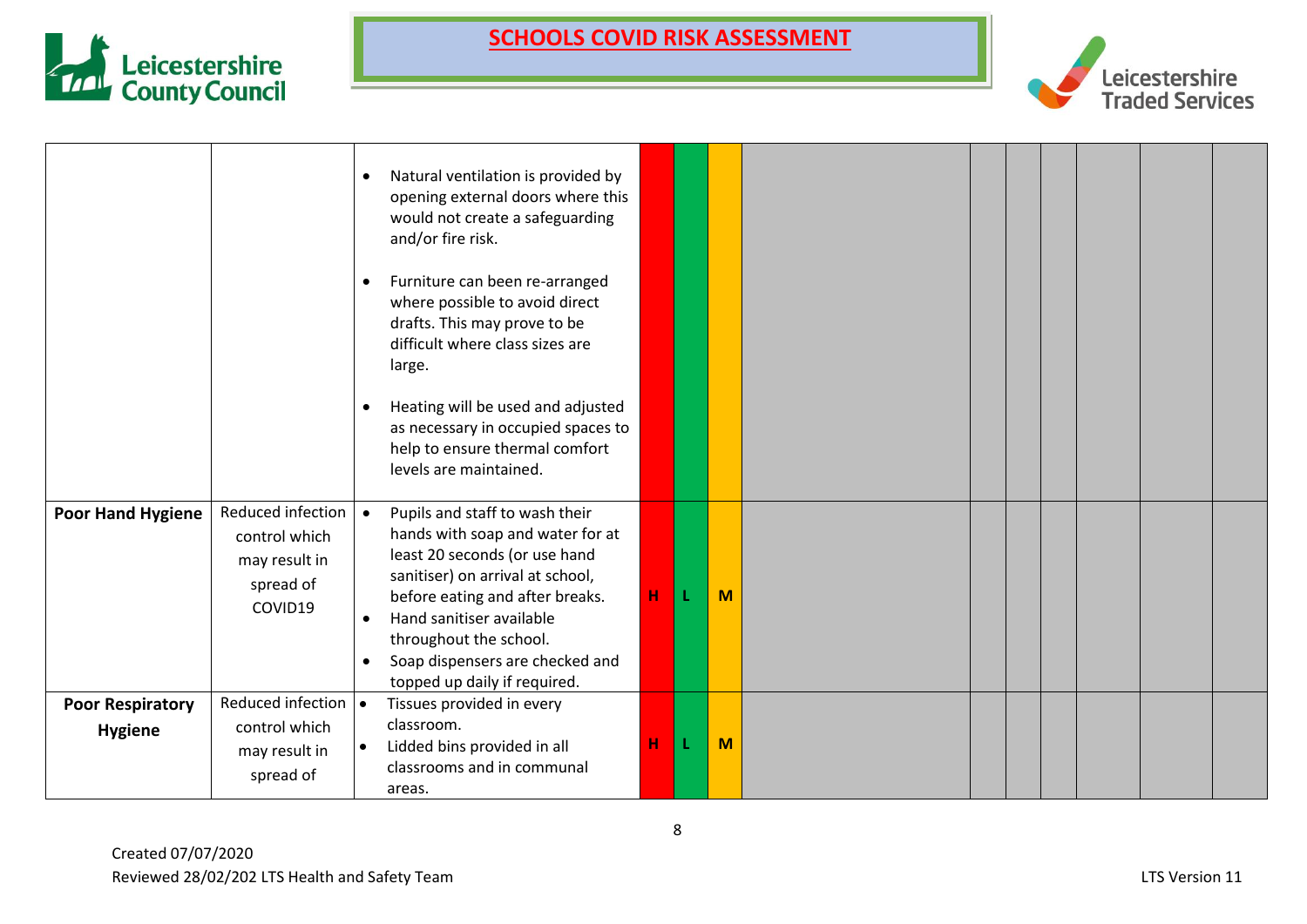



| COVID19 | , kill it, bin it"<br>Re'<br>--<br>cne<br>.aw.       |  |  |  |  |  |
|---------|------------------------------------------------------|--|--|--|--|--|
|         | n n<br>'t and pupils.<br>) all staff<br>oacn ·<br>av |  |  |  |  |  |

#### **Source:**

[https://assets.publishing.service.gov.uk/government/uploads/system/uploads/attachment\\_data/file/999722/PPE\\_in\\_education\\_childcare\\_and\\_childrens\\_social\\_c](https://assets.publishing.service.gov.uk/government/uploads/system/uploads/attachment_data/file/999722/PPE_in_education_childcare_and_childrens_social_care_settings.pdf) [are\\_settings.pdf](https://assets.publishing.service.gov.uk/government/uploads/system/uploads/attachment_data/file/999722/PPE_in_education_childcare_and_childrens_social_care_settings.pdf)

### **Guidance for full opening: schools**

[https://assets.publishing.service.gov.uk/government/uploads/system/uploads/attachment\\_data/file/999689/Schools\\_guidance\\_Step\\_4\\_update\\_FINAL.pdf](https://assets.publishing.service.gov.uk/government/uploads/system/uploads/attachment_data/file/999689/Schools_guidance_Step_4_update_FINAL.pdf)

### **Protective measures for out-of-school settings during the coronavirus (COVID-19) outbreak**

**[https://assets.publishing.service.gov.uk/government/uploads/system/uploads/attachment\\_data/file/999758/OOSS\\_Provider\\_Guidance\\_PDF\\_Step\\_4.pdf](https://assets.publishing.service.gov.uk/government/uploads/system/uploads/attachment_data/file/999758/OOSS_Provider_Guidance_PDF_Step_4.pdf)**

**Air conditioning and ventilation during the coronavirus outbreak**

**<https://www.hse.gov.uk/coronavirus/equipment-and-machinery/air-conditioning-and-ventilation.htm>**

#### **Contacts: PHE health protection teams**

<https://www.gov.uk/guidance/contacts-phe-health-protection-teams>

**Source NHS:**

<https://www.nhs.uk/conditions/coronavirus-covid-19/check-if-you-have-coronavirus-symptoms/>

### **COVID-19: cleaning in non-healthcare settings:**

<https://www.gov.uk/government/publications/covid-19-decontamination-in-non-healthcare-settings/covid-19-decontamination-in-non-healthcare-settings>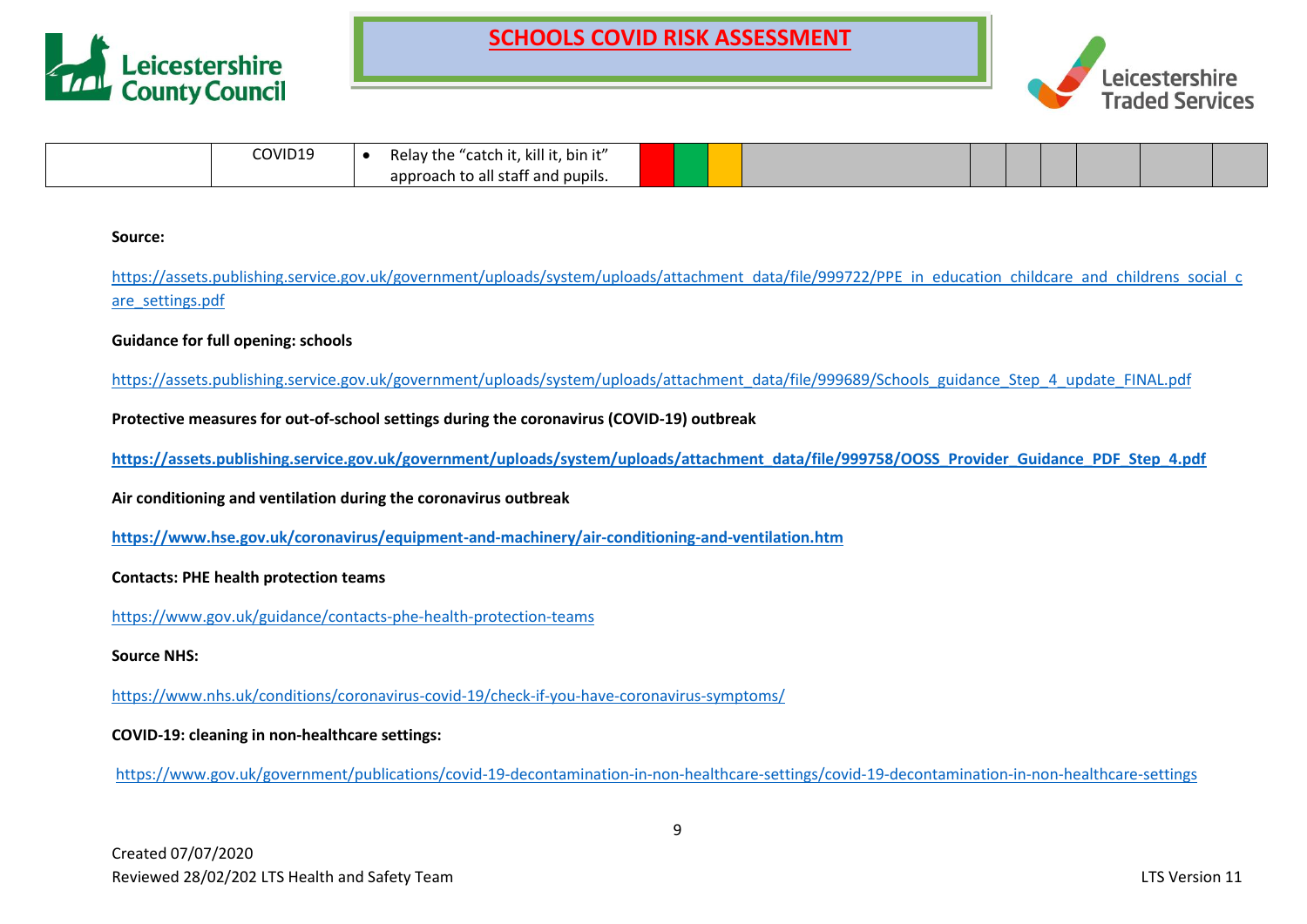



**St. John Ambulance Covid-19: advice for first aiders**:

<https://www.sja.org.uk/get-advice/first-aid-advice/covid-19-advice-for-first-aiders/>

**Operational guidance for SEND in Step 4:**

**[https://assets.publishing.service.gov.uk/government/uploads/system/uploads/attachment\\_data/file/999741/SEND\\_update\\_guidance\\_Step\\_4.pdf](https://assets.publishing.service.gov.uk/government/uploads/system/uploads/attachment_data/file/999741/SEND_update_guidance_Step_4.pdf)**

|                            | Peter Tilbury |                                 |                                                                  |                |
|----------------------------|---------------|---------------------------------|------------------------------------------------------------------|----------------|
| Risk Assessor (s) Name(s): |               | Risk Assessor(s) Signature (S): |                                                                  |                |
|                            |               |                                 |                                                                  |                |
|                            |               |                                 |                                                                  |                |
|                            |               |                                 |                                                                  | <b>Initial</b> |
| Date Conducted:            | 10/08/21      | Date of Next Review:            | If and when guidance changes or something<br>else is identified. |                |
|                            |               | Date of Review:                 | 19/08/21                                                         | PT             |
|                            |               | Date of Review:                 | 27/08/21                                                         | PT             |
|                            |               | Date of Review:                 | 29/11/2021                                                       | PT             |
|                            |               | Date of Review:                 | 15/12/2021                                                       | PT             |
|                            |               |                                 | 04/01/2022                                                       | PT             |
|                            |               |                                 | 11/01/2022                                                       | PT             |
|                            |               |                                 | 17/01/2022                                                       | PT             |
|                            |               |                                 | 27/01/2022                                                       | PT             |
|                            |               |                                 | 08/03/2022                                                       | PT             |